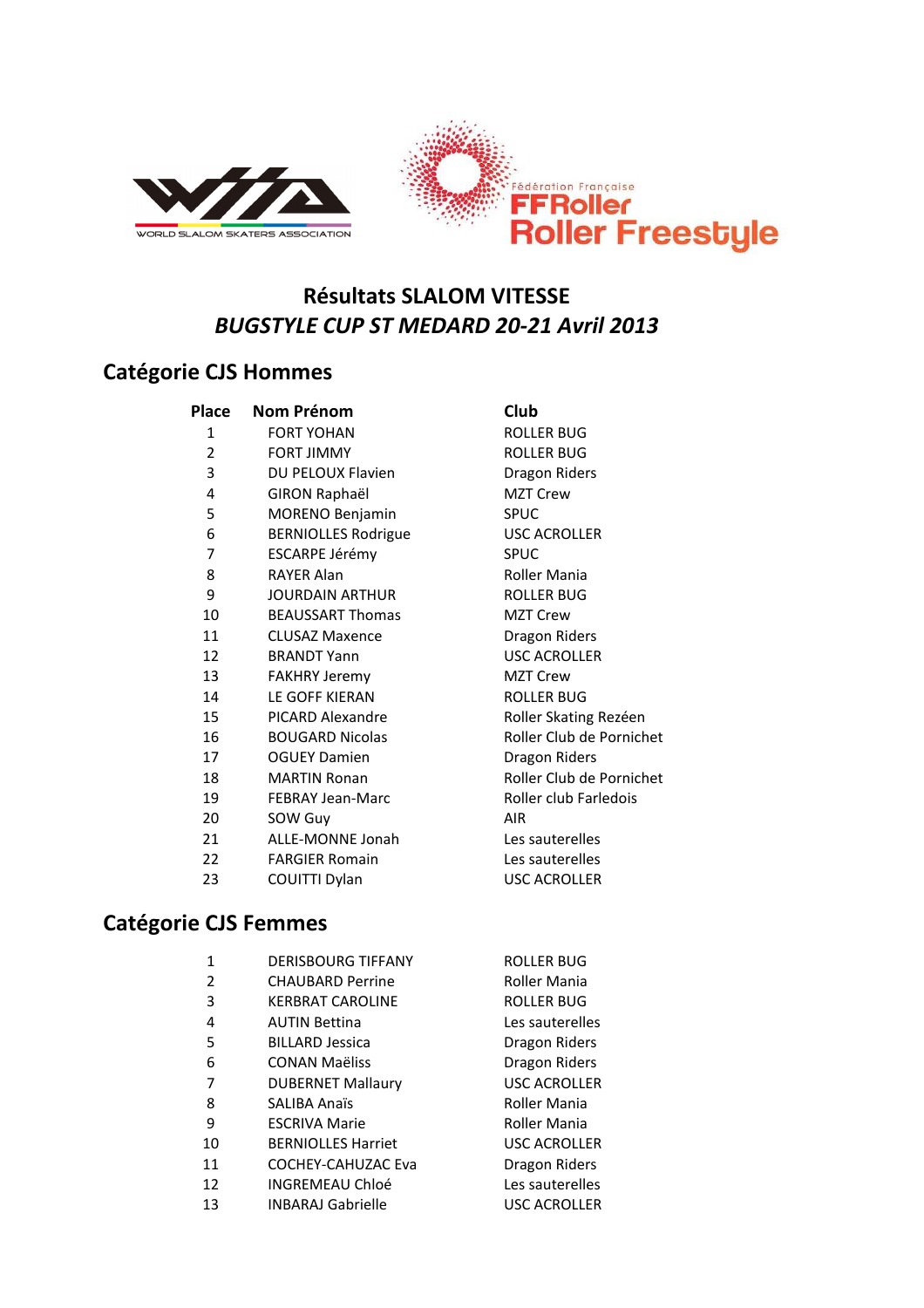| 14 | <b>CORCINOS Elodie</b> | <b>USC ACROLLER</b>      |
|----|------------------------|--------------------------|
| 15 | Chollon Shirley        | <b>SPUC</b>              |
| 16 | <b>PICHON Nathalie</b> | <b>CPB Roller</b>        |
| 16 | <b>BELLEC Audrey</b>   | Les sauterelles          |
| 16 | NOËL Romane            | Roller Club de Pornichet |
| 16 | <b>RENAUDEAU Manon</b> | Les sauterelles          |
|    |                        |                          |

ROLLER BUG

#### **Catégorie Minimes Hommes**

| <b>GROLLIER Jeremy</b> |
|------------------------|
|                        |

- 2 ROSSI Tangui ROLLER BUG
- 3 MOURLANNE Alexis ROLLER BUG
- 4 BARRAU Martin SPUC 5 NEHACHE Mael Roller-S Valence
- LAROSE Alexandre Dragon Riders
- 7 MENARD Nathan Roller Club de Pornichet
- 8 NICOLAO Ambroise **Dragon Riders**
- 9 AMIAND Ismaël Dragon Riders
- CHAGNAUD Théo USC ACROLLER
- 11 BELLEC Pierre Les sauterelles
- 12 BRISSET Arthur Les sauterelles

## **Catégorie Minimes Femmes**

- OUDOT Perrine ROLLER BUG
- 2 MORENO Laurine SPUC
- DUCHEMIN Elisabeth ROLLER BUG
- 4 NAVION Kiara **Sam Roller**
- ARNAUD Amélie SMA
- CORCINOS Laetitia USC ACROLLER
- LACROIX Lou-Anne SMA
- PHAM-VAN-Hué Nahéma US Orléans
- CLARIS Charlotte Sam Roller
- GUERTIN Joana ROLLER BUG

## **Catégorie Benjamins Hommes**

| 1  | <b>RAYER Yohan</b>       | Roller Mania      |
|----|--------------------------|-------------------|
| 2  | <b>GIRON William</b>     | <b>MZT Crew</b>   |
| 3  | <b>LOTTIN PIERRE</b>     | ROLLER BUG        |
| 4  | <b>MARECHAL Etienne</b>  | Les sauterelles   |
| 5  | <b>Farthoat Romain</b>   | Sam Roller        |
| 6  | <b>DU PELOUX Roman</b>   | Dragon Riders     |
| 7  | <b>ELIAS Yoann</b>       | Dragon Riders     |
| 8  | <b>VISINTIN ENZO</b>     | ROLLER BUG        |
| 9  | <b>LAFFNFTRF CHARLIF</b> | <b>ROLLER BUG</b> |
| 10 | <b>BRESSY Ugo</b>        | Roller Mania      |
| 11 | <b>HAMRAOUI DORIAN</b>   | ROLLER BUG        |
| 12 | <b>CHARVET LOUIS</b>     | ROLLER BUG        |
| 13 | <b>LEVASSEUR MATHIEU</b> | ROLLER BUG        |
|    |                          |                   |

## **Catégorie Benjamins Femmes**

|   | <b>GRANJON Lily</b>     | Sam Roller    |
|---|-------------------------|---------------|
|   | <b>DEXHEIMER LOIS</b>   | Dragon Riders |
| ર | <b>MACHICOTTE Laura</b> | <b>RSA</b>    |